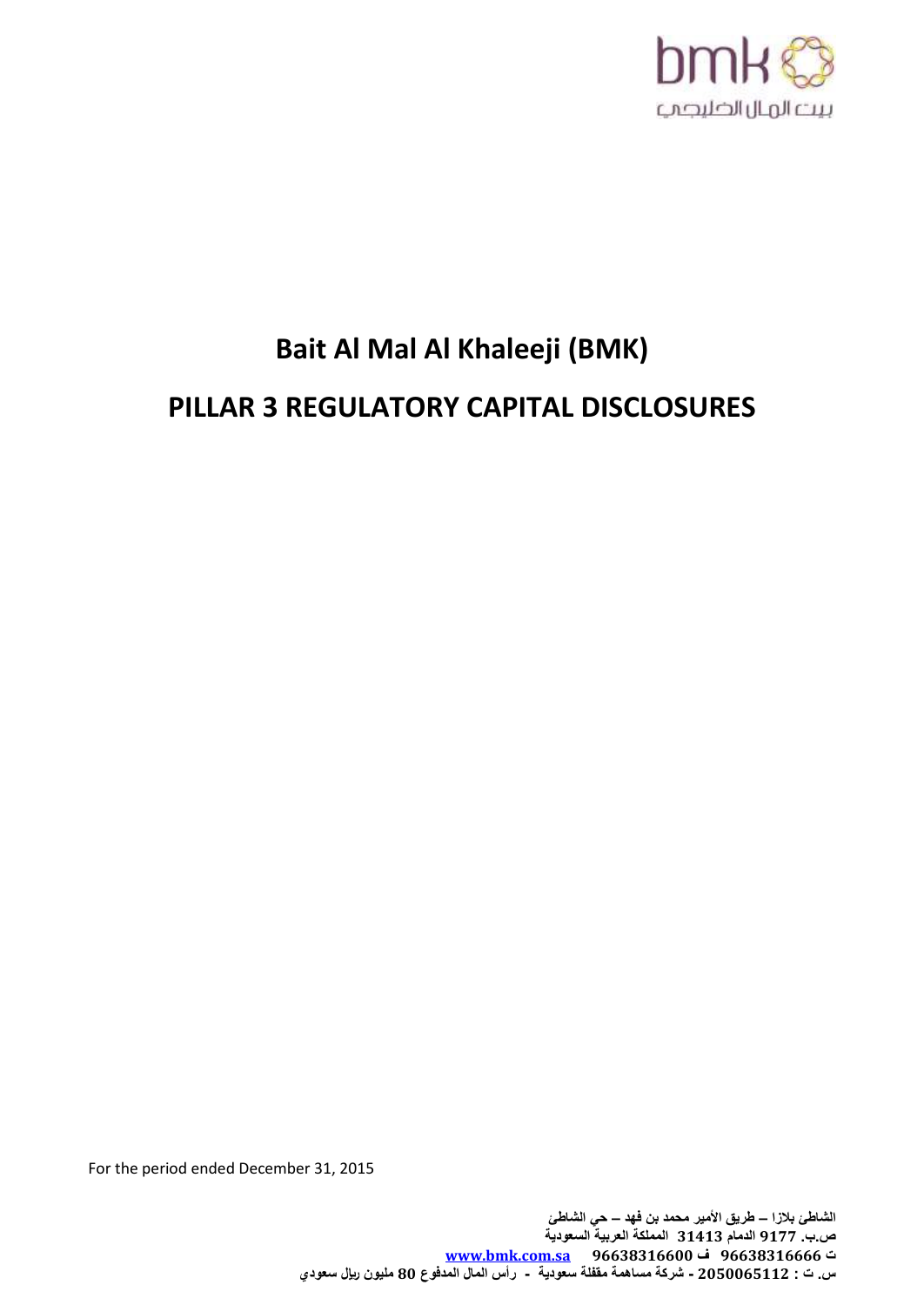

#### *Pillar III Disclosure:*

This disclosure is presented by Bait Al Mal Al Khaleeji ("BMK") licensed by Capital Market Authority ("CMA") license number 08123-37.

#### **Overview:**

This disclosure sets the minimum requirements for the annual market disclosure of information as referred to by the article 68 of the Prudential Rules (PRs).

#### **Purpose:**

The purpose from this disclosure is for the market participants to assess the key pieces of information on the scope of application, capital, risk exposure, risk assessment processes, and hence the capital adequacy of the APs.

#### **Capital Structure:**

*Amount of Tier I capital:*

| <b>Description</b>                    | <b>Amount</b> | Amount       |  |  |
|---------------------------------------|---------------|--------------|--|--|
|                                       | 2015          | 2014         |  |  |
| Paid-up capital                       | 80,000,000    | 80,000,000   |  |  |
| Audited retained earnings             | (34,089,871)  | (35,602,247) |  |  |
| <b>Total amount of Tier 1 capital</b> | 45,910,129    | 44,397,753   |  |  |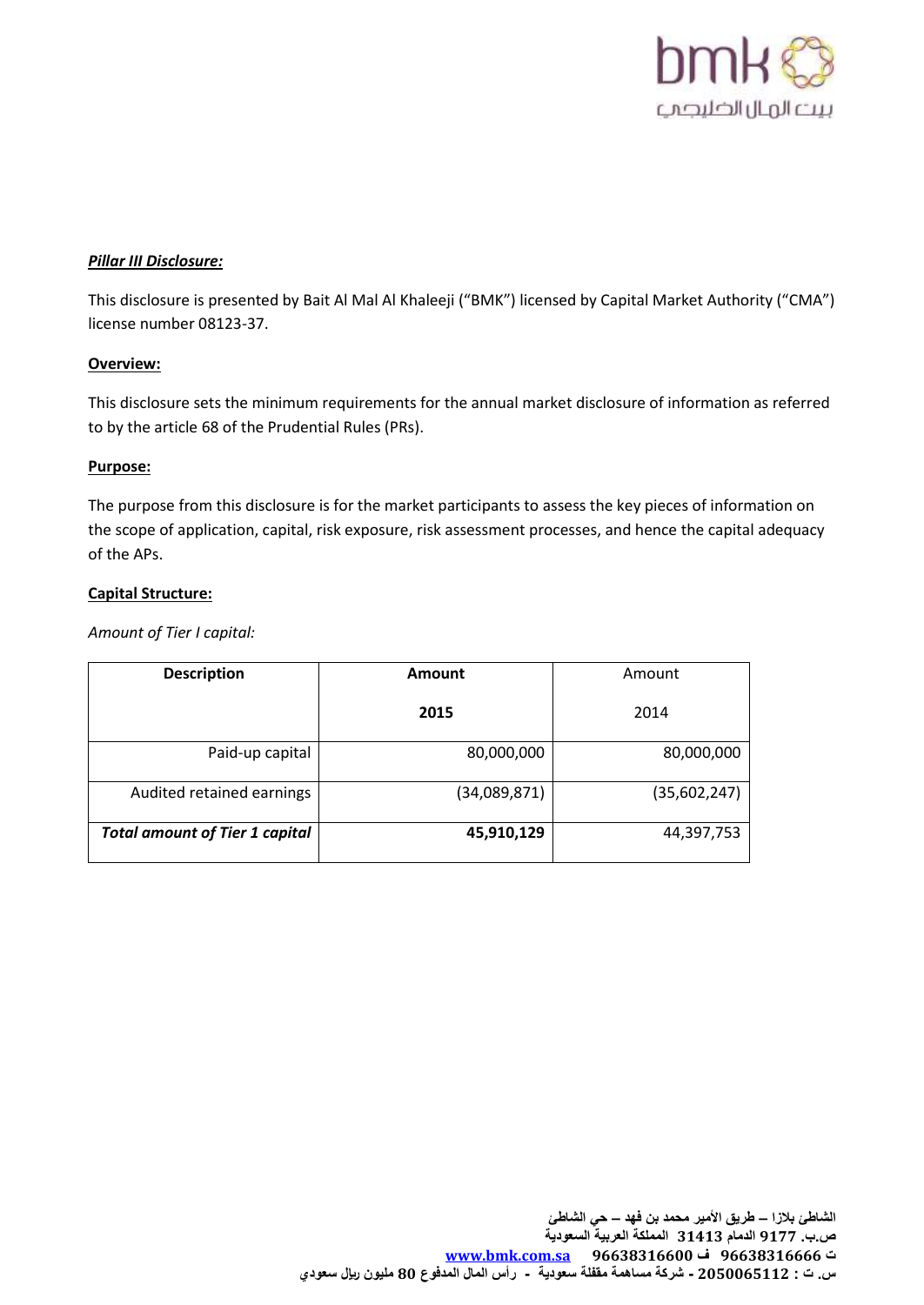

## *Amount of Tier II capital:*

| <b>Description</b>                | <b>Amount</b>            | Amount      |  |  |
|-----------------------------------|--------------------------|-------------|--|--|
|                                   | 2015                     | 2014        |  |  |
| Credit risk                       | 29,437,240               | 16,659,580  |  |  |
| Market risk                       | 5,135                    | 203,202     |  |  |
| Operational risk                  | 1,902,387                | 1,940,592   |  |  |
| <b>Total Tier 1</b>               | 31,344,762               | 18,803,374  |  |  |
| <b>Concentration risk</b>         | 7,343,284                | 7,509,494   |  |  |
| Liquidity risk                    | 825                      | 1,047       |  |  |
| Legal risk                        | $\overline{\phantom{a}}$ | 225,000     |  |  |
| Strategic risk                    | 454,442                  | 478,471     |  |  |
| Reputational risk                 | 1,960,799                | 1,846,350   |  |  |
| <b>Total Tier 2</b>               | 9,759,350                | 10,060,362  |  |  |
| ICAAP capital requirement         | 41,104,112               | 28,863,736  |  |  |
| Additional capital required       | (1,664,354)              | (1,525,112) |  |  |
| Capital Base                      | 45,910,129               | 44,397,754  |  |  |
| Surplus (Deficit) in Capital Base | 3,141,663                | 14,008,906  |  |  |
| Capital Ratio                     | %35.107                  | 146.10%     |  |  |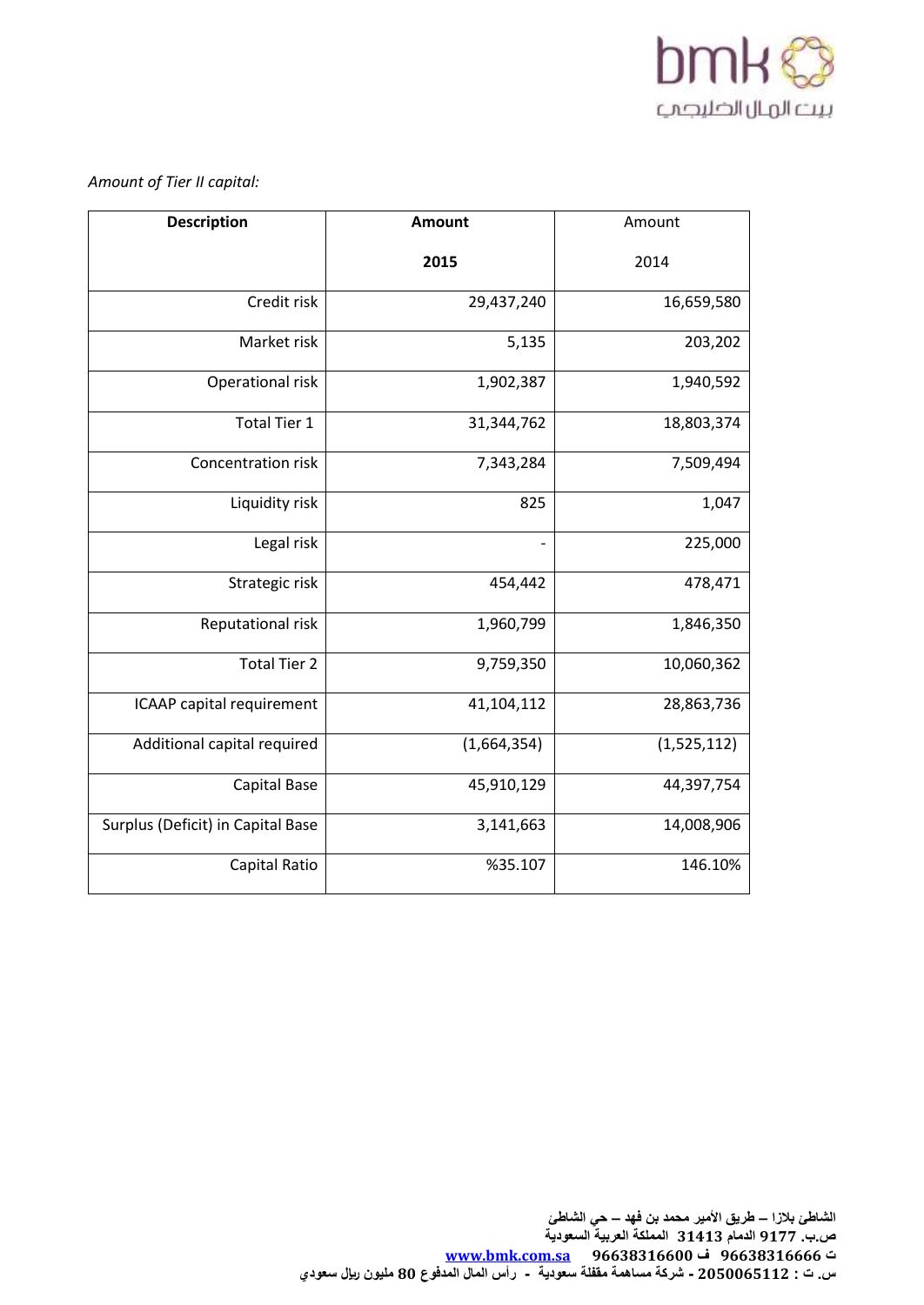

#### **Capital Adequacy:**

Risk appetite is defined as the magnitude of all risks that the Company is willing to undertake in order to achieve its desired business objectives. Risk appetite is reflected by risk indicators, and is managed by welldefined risk limits based on the risk area.

Currently, the ICAAP represents the capital requirements that are minimally required to meet the business needs and cover future losses that may arise to the Company.

The business strategy of the Company will be defined in alignment with the risk strategy and appetite of the Company keeping in view the same action plan that the Company is following the foregoing approach.

## **Timing**

- The effective date of ICAAP calculations for the purpose of its submission to authorities is 29 May 2016. The events during the intervening period have been considered for their potential impact on the ICAAP. The major events noted during the period were swap of equity investment with the unit of mutual funds (equity based) under management. The plan to dispose real estate investments. These events do not expect to have any change in the model or basis on which ICAAP has been prepared because swap of investment is just another form of investment responsive to same risk profile. However, investment in real estate is still considered as a high risk exposure because it is being the quantum of investment involved in it.
- The capital has been assessed over a horizon of one year either using a historical data or budgeted growth factors. Since, the Company is being engaged in asset management business and most of its assets either in the short term category or planned to be utilized in the same horizon as such: equity investments, later swapped with mutual fund investments, are being held primarily for trading purposes and real estate investments have been planned to be diluted in upcoming period.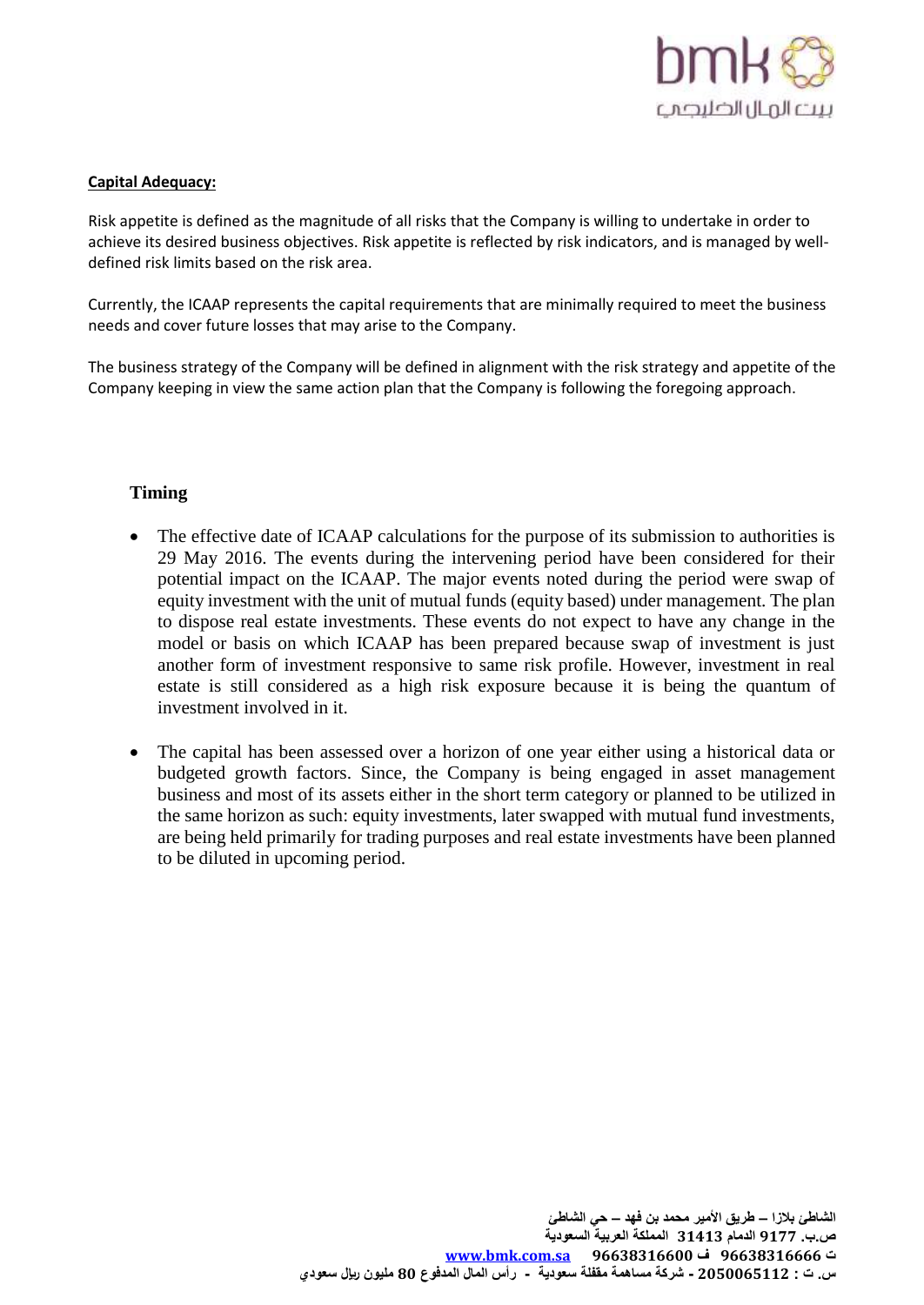

#### **Risk Management:**

The Company's assessment of risk profile led to the identification of following risk under:

- **1)** Pillar I
	- **a)** Credit risk;
	- **b)** Market risk; and
	- **c)** Operational risk.

## **2)** Pillar II

- **a)** Concentration risk;
- **b)** Liquidity risk;
- **c)** Legal risk
- **d)** Strategy risk; and
- **e)** Reputational risk

The characteristics, assessment and methodology followed in assessment of each of the above risks are detailed hereunder:

#### **a) Credit risk**

The Company does not regularly make investments in any of the categories other than HFT. Hence, credit risk is identified pertaining to its only investment in real estate sector, which mainly comprises of land.

The Company calculates the capital charge for credit risk by applying the Standardized Approach as used in regulatory return for Pillar I. In using this approach, all balances (Company and others assets) and investments, excluding the trading portfolio, are categorized into the relevant buckets as prescribed in guidelines. Appropriate risk weights, based on credit ratings of counterparties are applied to determine the Company's overall credit risk weighted assets. The Investment portfolio of the Company includes investments in shares of land i.e. real estate, which have been classified as investment properties being held to be used in the business. The investment property is carried at cost and is subject to credit risk under the standardized approach as promulgated by CMA through its regulation.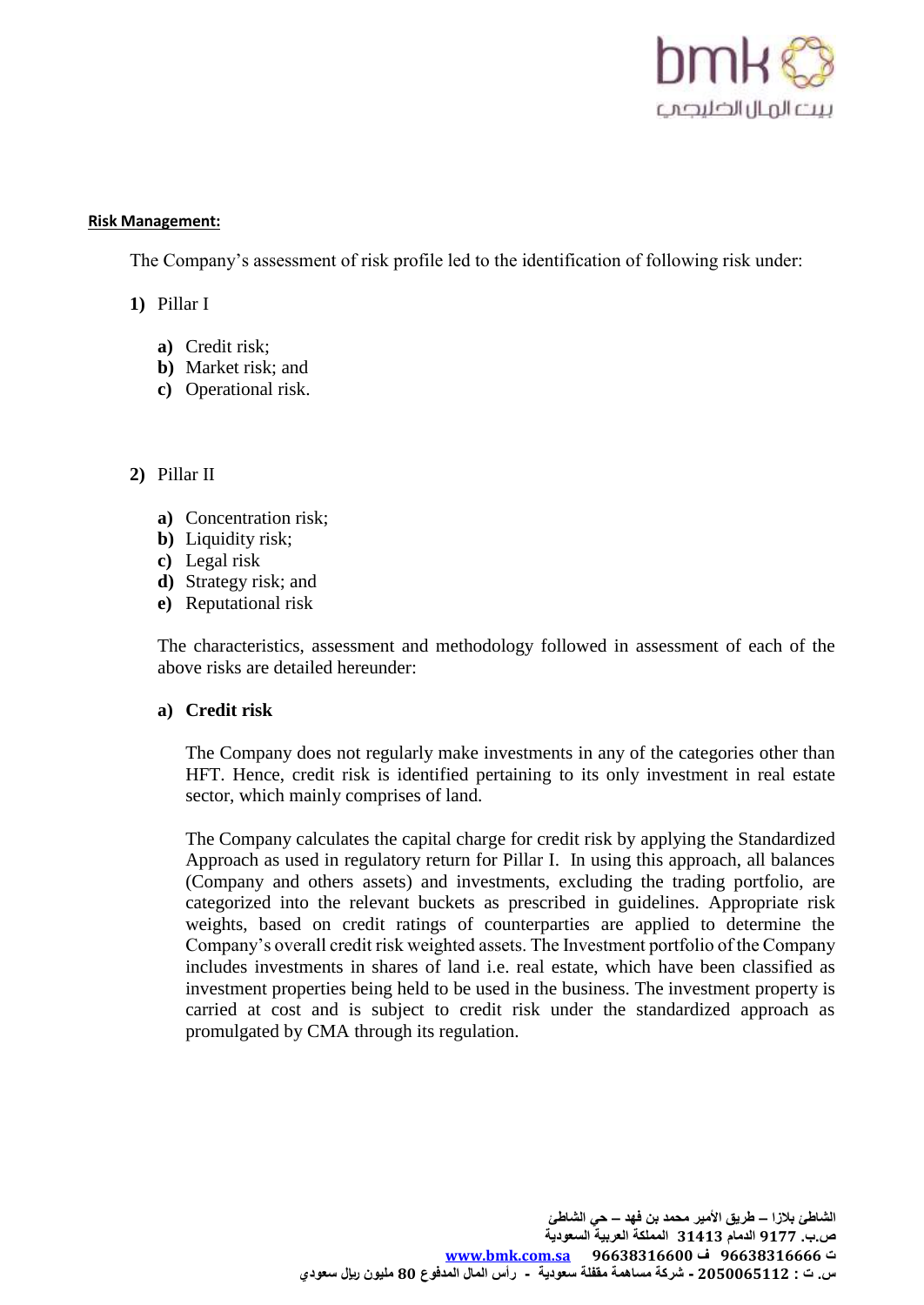

The Company considers it sufficient for internal purposes as well. The difference between the return filed and ICAAP is downgrading of risk category of real estate investment risk from high risk weight of 714% to its regular weight of 400%. It was held in the high risk category because of being part of prohibited exposure. For ICAAP purposes it is taken at regular level and has been taken into account in the concentration risk. Additionally, the management has commenced the available option to utilize the land into business opportunity and the fair value as per the valuation from two independent evaluators is higher than its book value. Accordingly, in the presence of viable utilization plan it is not considered a direct high credit risk item. This has resulted in reduction of capital charge from SR 41,104,112 (2014: SR 28,863,736) to SR 31,344,762 (2014: SR 18,803,374). Following is the GAP Analysis schedule:

| Sr. | <b>Description</b>                                    | <b>Balance</b><br>sheet as at<br>31 Dec 2015 | $0-30$ days              | 1-3 months         | 3-6 months | 6<br>months-<br>1 year | $1$ year $2$<br>years | $\mathbf{2}$<br>vears-<br>5<br>years | More<br>than 5<br>years     |  |  |
|-----|-------------------------------------------------------|----------------------------------------------|--------------------------|--------------------|------------|------------------------|-----------------------|--------------------------------------|-----------------------------|--|--|
|     | <b>ASSETS</b>                                         |                                              |                          |                    |            |                        |                       |                                      |                             |  |  |
|     | Cash & cash equivalents                               | 6,577,981                                    | 6,577,981                |                    |            |                        |                       |                                      |                             |  |  |
|     | Held-for-trading<br>investments                       | 9,688,125                                    |                          |                    |            | 9,688,12<br>5          |                       |                                      |                             |  |  |
|     | Prepayments<br>and<br>other<br>receivable             | 1,750,453                                    | 881,052                  | 181,741            | 680,209    | 6,951                  |                       | 500                                  |                             |  |  |
|     | Investment properties                                 | 28,182,027                                   |                          |                    |            | 28,182,0<br>27         |                       |                                      |                             |  |  |
|     | Property and equipment                                | 826,531                                      |                          |                    |            |                        | 238,448               | 588.0<br>83                          |                             |  |  |
|     | <b>Total</b> assets                                   | 47,025,117                                   | 7,459,033                | 181,741            | 680,209    | 37,877,1<br>03         | 238,448               | 588,5<br>83                          | ٠                           |  |  |
|     | Total assets after 5% stress<br>of run offs           | 44,673,861                                   | 7,086,081                | 172,654            | 646,199    | 35,983,2<br>48         | 226,526               | 559,1<br>54                          | $\mathcal{L}$               |  |  |
|     |                                                       |                                              |                          | <b>Liabilities</b> |            |                        |                       |                                      |                             |  |  |
|     | Accrued<br>and<br>other<br>liabilities                | 416,151                                      | 64,489                   | 235,664            | 38,666     | 77,332                 |                       |                                      |                             |  |  |
|     | Zakat payable                                         | 431,681                                      |                          |                    | 431,681    |                        |                       |                                      |                             |  |  |
|     | Employee<br>termination<br>benefits                   | 267,156                                      |                          |                    |            |                        | 267,156               |                                      |                             |  |  |
|     | <b>Total liabilities</b>                              | 1,114,988                                    | 64,489                   | 235,664            | 470,347    | 77,332                 | 267,156               | $\overline{\phantom{a}}$             | $\overline{\phantom{a}}$    |  |  |
|     | Net gap                                               |                                              | 7,021,592                | (63,010)           | 175,851    | 35,905,9<br>16         | (40, 630)             | 559,1<br>54                          | $\mathcal{L}$               |  |  |
|     | Cumulative net gap                                    |                                              | 7,021,592                | 6,958,583          | 7,134,434  | 43,040,3<br>50         | 42,999,719            | 43,55<br>8,873                       | 43,55<br>8,873              |  |  |
|     | Operational<br>cashflows<br>available stressed at 10% |                                              | 734,907                  | (48, 530)          | 577,388    | 8,655,97<br>$\Omega$   | 214,603               | 450                                  | $\mathcal{L}_{\mathcal{A}}$ |  |  |
|     | Net GAP after cashflows                               |                                              | 7,756,499                | (111,540)          | 753,240    | 44,561,8<br>85         | 173,973               | 559,6<br>04                          | L.                          |  |  |
|     |                                                       |                                              |                          |                    |            | ÷.                     |                       |                                      |                             |  |  |
|     | funding<br>Average<br>requirement upto 1 year         |                                              | $\overline{\phantom{a}}$ | (27,503)           | ÷.         |                        |                       |                                      |                             |  |  |
|     | Total<br>annual<br>funding<br>requirement             |                                              |                          |                    |            | (27, 503)              |                       |                                      |                             |  |  |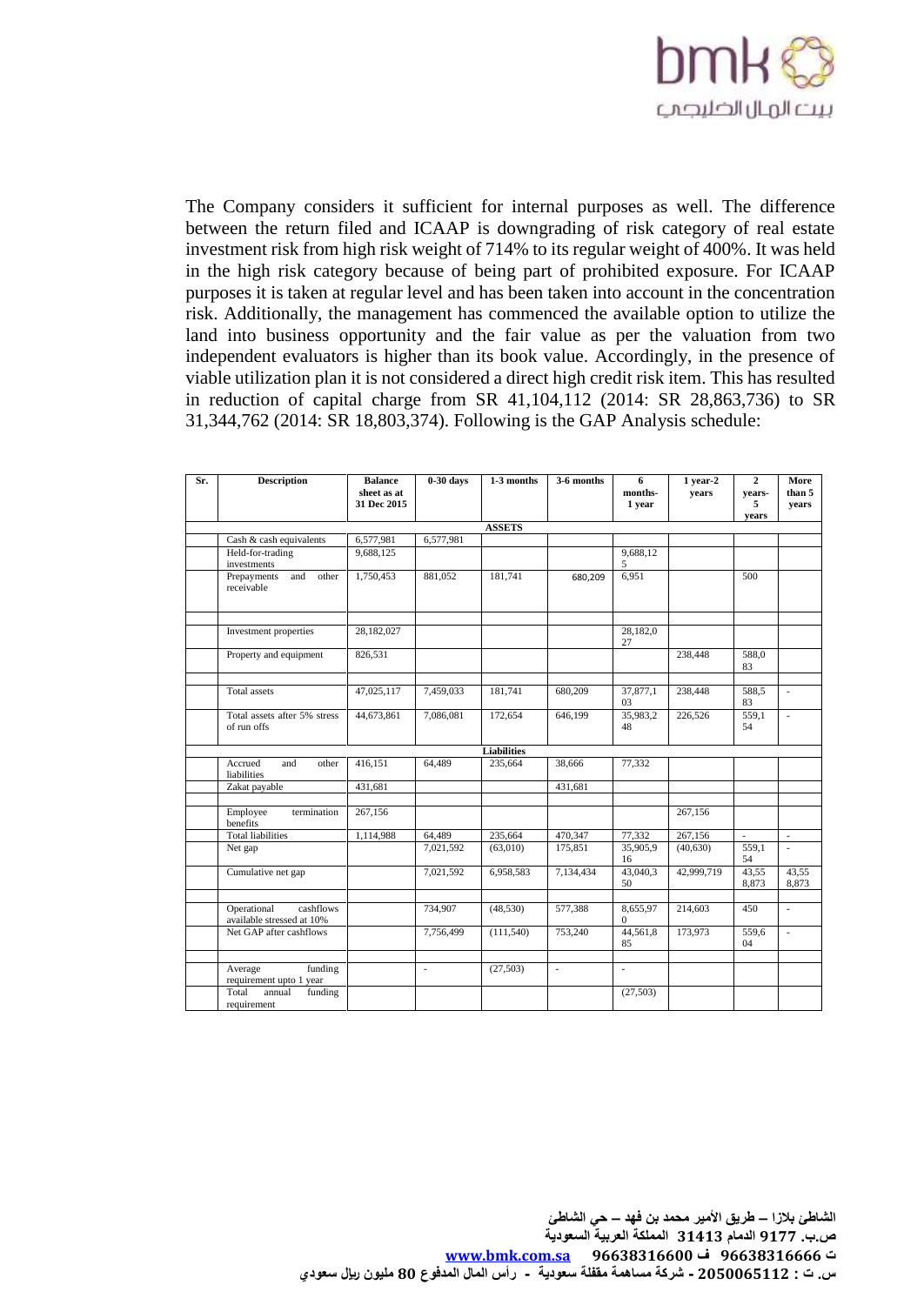

## **b) Market risk**

The market risk of the Company lies in Held for Trading "HFT" equity investments. This risk is being assessed as per its risk management policy manual using a Value at Risk "VaR" model. The Company's HFT exposure's VaR is computed based on 1 year historical data using a 99% confidence level with the assumption of 1 day holding period.

For the purposes of ICAAP a conservative approach is following this VaR which is compared with regulatory capital requirement and higher amount is considered. Currently, the VaR is lower than regulatory allocated capital. Hence, the regulatory charge is also considered as internal capital requirement as well.

VaR is a widely used measure for the assessment of portfolio risk. However, it has a drawback of excusing risk correlation co-efficient, but it is still widely used so far has proven to be an appropriate measure of portfolio analysis and management.

#### **c) Operational risk**

Operational Risk within the Company mainly originates from the following events:

- a) Fraud (internal and external);
- b) Error resulting from the direct or indirect actions of staff;
- c) Risk of information systems failure;
- d) Absence of standard operating procedures; and
- e) Non-adherence to policies and procedures;

The Company has a well-defined policies and procedures manual duly approved by the Board of Directors. Policies and procedural manual is designed in such a way to prevent, detect and correct inherent risks in the business.

Operational risk, being moderately significant, is effectively managed through control processes established in standard operating procedures for each business line, obtaining insurance where appropriate, as well as a comprehensive internal audit and review process.

Assessment of the operational risk is performed through event/instance analysis on the basis of criteria included in its risk management policy framework. The management of operational risks in the three infrastructural elements namely: People, Systems and Processes of the Company.

The approach for operational risk followed is same as used in regulatory return. Since, the budgeted position of the Company is growing, the capital charge allocated for regulatory purposes is considered to be the best representative of its appetite.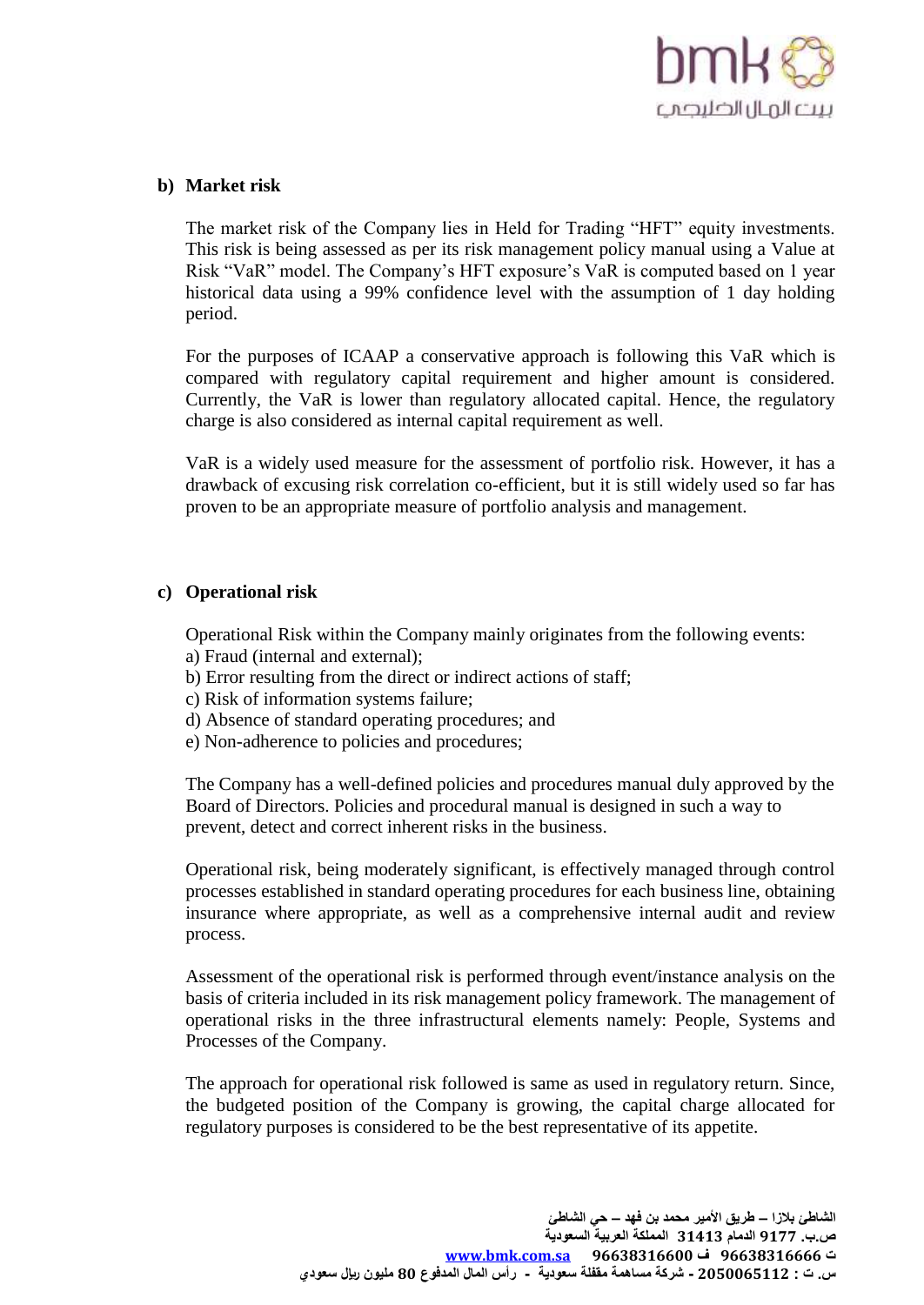

## **d) Concentration risk**

The financing and investment portfolio of the Company consists of exposures in two economic sectors namely equity portfolio/investment funds and real estate. Since all the equity investments are classified as HFT and individually none of those hold a significant value or excessive exposure only investment in land is considered for the purposes.

Any exposure over and above the 25% of the total available capital of the Company is considered as highly concentrated and is considered for risk measurement. Any amount that is higher than the sated limit is subjected to maximum credit risk weight of 714% minus its regular credit risk weight already applied in credit risk measurement. The resultant amount is factored by 14% to arrive at capital charge.

The capital limit is taken from regulatory guidelines as the Company is allowed to have an exposure over and above this amount.

## **e) Liquidity risk**

The Company's liquidity risk is assessed through mismatch of assets and liabilities maturities over at least next one year's horizon.

The liquidity risk is assessed using the maturity ladder approach which involves analyzing liquidity gaps in different time periods. This approach enables the Company in assessing the gaps between the inflows and the outflows so that remedial measures could be taken in time.

The negative gaps due to mismatches between the maturities of the assets and liabilities are taken and adjusted with operational cash flows that are already stressed at 10%. An annual average funding requirement is computed using the net negative gaps and a cost of fund is arrived at. This cost is taken as capital charge because it is presumed to have direct effect on the earning.

Currently, the maturity mismatch of the Company is in positive condition, hence, the measured amount of risk is also Nil.

Currently the liquidity is monitored by the management and BoD through projected cash in certain future period.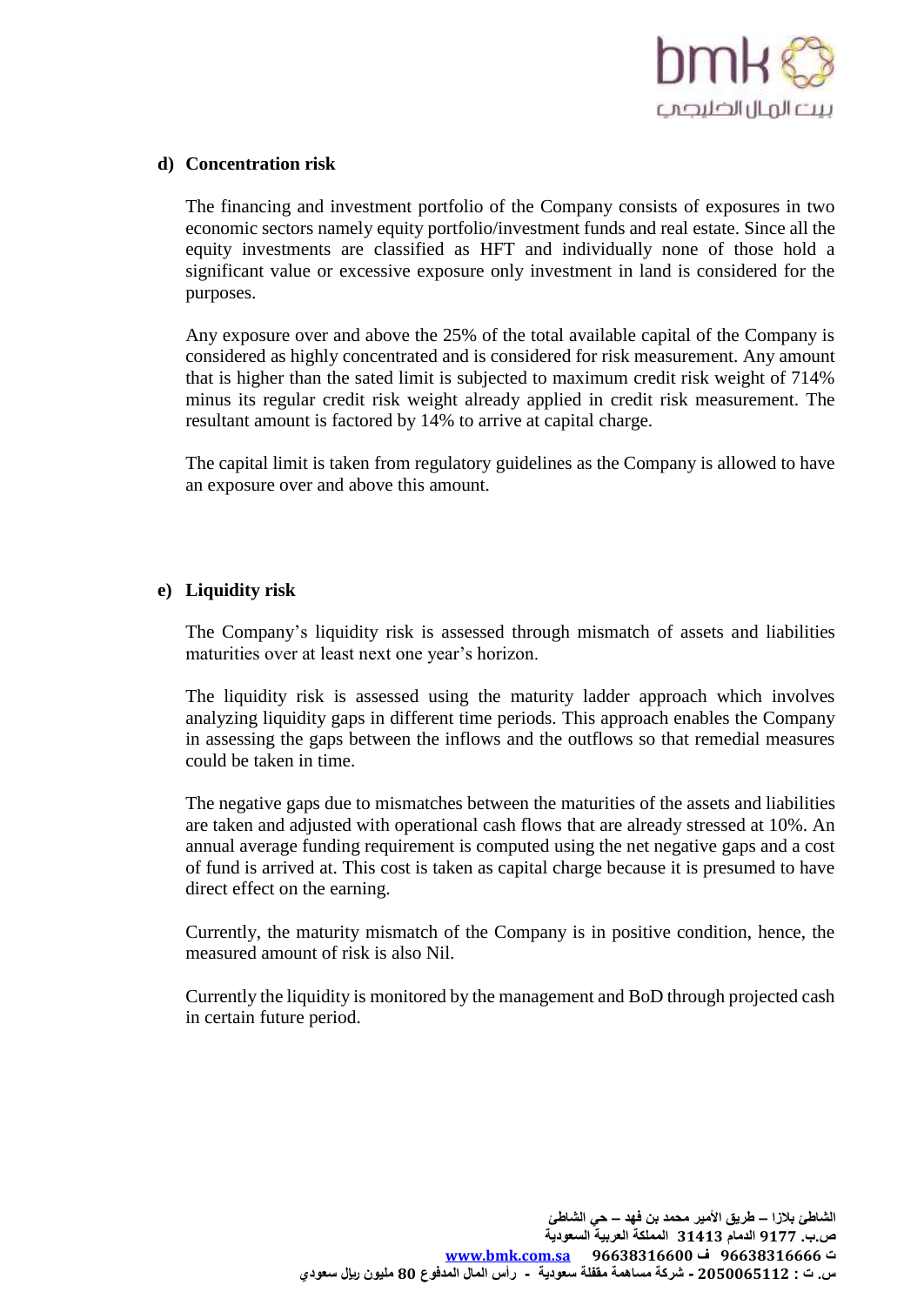

## **f) Legal risk**

Legal risk is arising from uncertainty due to legal actions or uncertainty in the applicability or interpretation of contracts, laws or regulations. Legal risk also includes risk arising from the lack of proper documentation of contracts.

The Company assesses the extent of legal risk by monitoring certain indicators which are indicative of risk concerns. The indicators are:

- a- Internally identified erroneous non-compliances;
- b- History of non-compliance events identified by CMA;
- c- No. of cases filed against the company;
- d- Duration of time for each case;
- e- Strength of documentation of each case. e.g. the strength of collateral documentation;
- f- Value of the claim; and
- g- Complexity involved in the case i.e. regulatory concerns, cross-border cases.

The risk is measured by taking the un-avoidable and covered legal cases against the Company. These are factored at business growth factor to arrive at capital charge amount.

#### **g) Strategic risk**

Strategic risk arises from inaccurate business decisions, changes in the economic environment, deficient or insufficient implementation of decisions, or a failure to adapt to changes in the economic environment.

The sources of strategic risk are categorized into 3 components:

a- Strategic governance and oversight;

- b- Strategic formation; and
- c- Strategic implementation

Strategic risk is assessed using the negative variance between actual return on assets and budgeted return on assets which using a 99% confidence level are used to compute the worst case loss. This loss after dividing with budgeted net asset employed provides the worst loss case capital charge. This capital charge is decayed over a score where the average score from a survey within the organization is used to choose the relevant charge.

Those factors used for scoring are also used to analyse the qualitative aspect of strategy alignment.